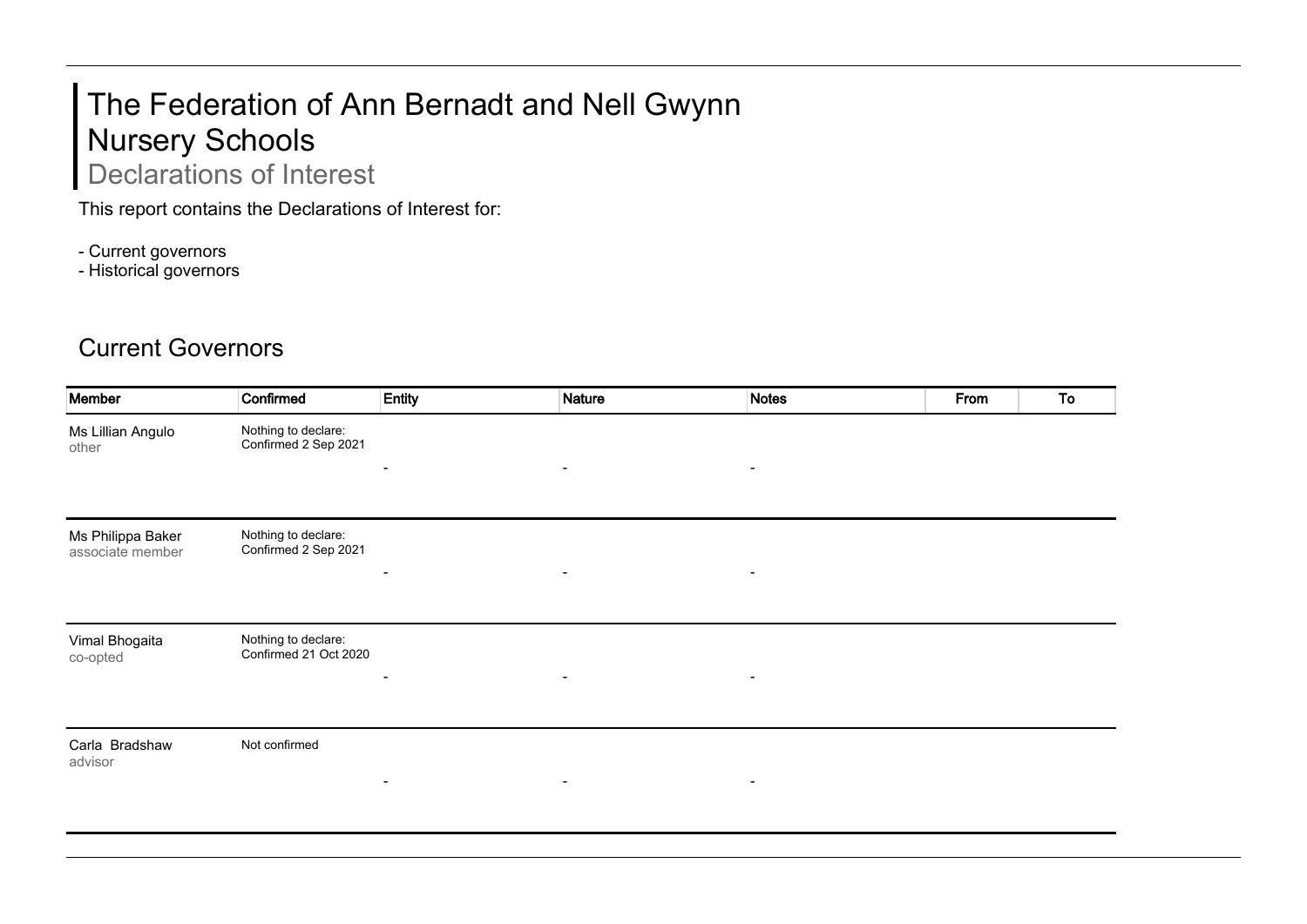| Mr Christopher Brewster<br>co-opted      | Nothing to declare:<br>Confirmed 22 Oct 2020 | $\blacksquare$           | $\overline{\phantom{a}}$ | $\overline{\phantom{a}}$ |  |  |
|------------------------------------------|----------------------------------------------|--------------------------|--------------------------|--------------------------|--|--|
| Liseli Bull                              | Nothing to declare:<br>Confirmed 21 Oct 2020 |                          |                          |                          |  |  |
| co-opted                                 |                                              | $\sim$                   | $\blacksquare$           | $\overline{\phantom{a}}$ |  |  |
| Ms Lynne Cooper<br>executive headteacher | Nothing to declare:<br>Confirmed 2 Sep 2021  |                          | $\overline{\phantom{a}}$ | $\overline{\phantom{a}}$ |  |  |
| Ms Susan Crisp<br>co-opted               | Confirmed 5 Nov 2020                         |                          |                          |                          |  |  |
|                                          |                                              | Friends of Burgess Park  | Committee                |                          |  |  |
|                                          |                                              | <b>Burgess Sports</b>    | Trustee                  |                          |  |  |
| Jana Ikere<br>co-opted                   | Nothing to declare:<br>Confirmed 18 Oct 2020 | $\overline{\phantom{a}}$ | $\blacksquare$           | $\blacksquare$           |  |  |
| Barry Joseph<br>co-opted                 | Nothing to declare:<br>Confirmed 2 Sep 2021  |                          | $\overline{\phantom{0}}$ | $\overline{\phantom{a}}$ |  |  |
| Mr Oliver Kempton<br>co-opted            | Nothing to declare:<br>Confirmed 22 Oct 2020 |                          |                          |                          |  |  |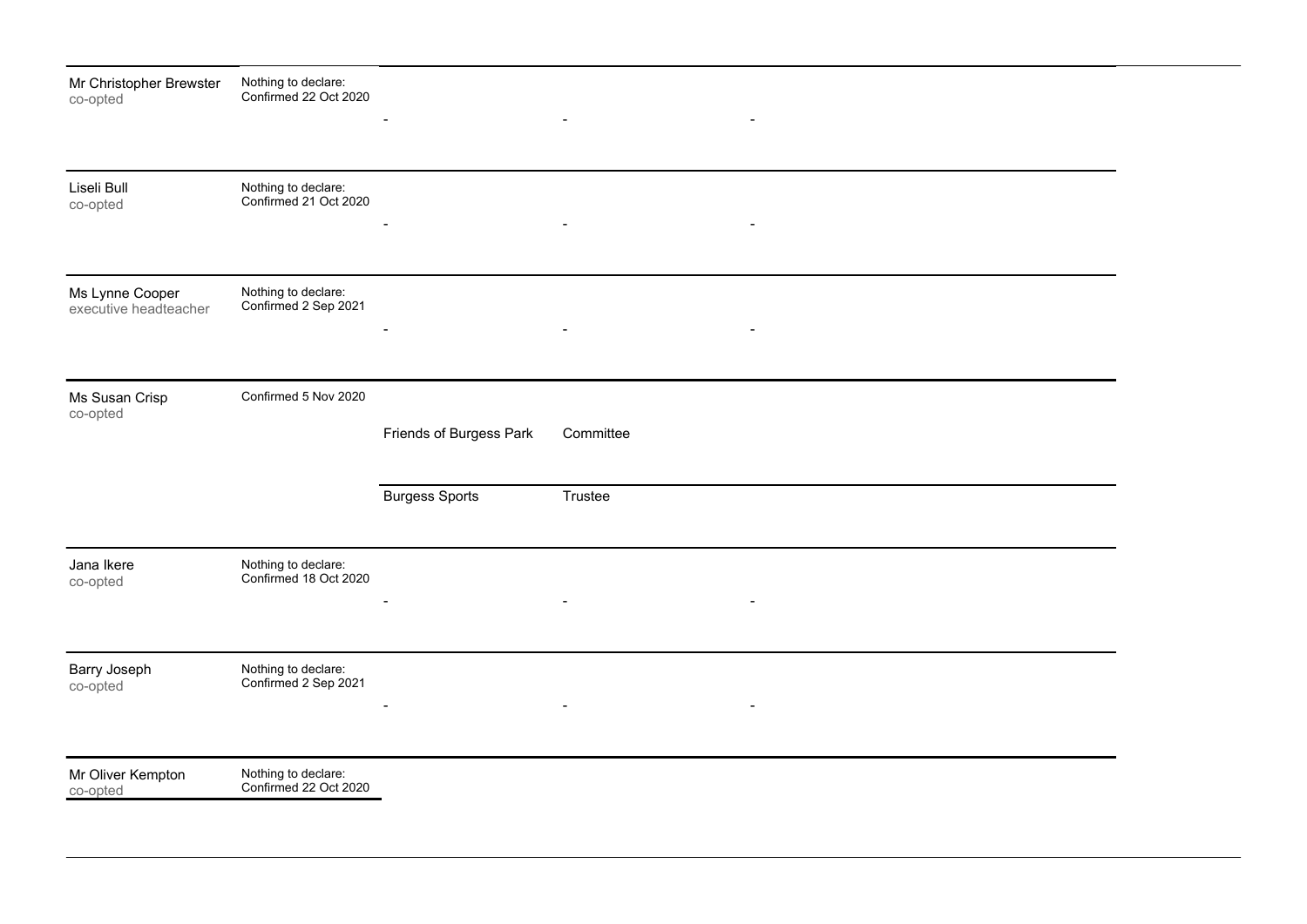| Mr Oliver Kempton<br>co-opted           | Nothing to declare:<br>Confirmed 22 Oct 2020                             |                |                |  |  |
|-----------------------------------------|--------------------------------------------------------------------------|----------------|----------------|--|--|
| Fatima Mahfud<br>parent                 | Not confirmed<br>$\overline{\phantom{a}}$                                | $\blacksquare$ | $\sim$         |  |  |
| Levia Ostrove-Pound<br>associate member | Nothing to declare:<br>Confirmed 15 Dec 2020<br>$\overline{\phantom{a}}$ | $\blacksquare$ | $\blacksquare$ |  |  |
| Mr Dipesh Panchal<br>clerk              | Nothing to declare:<br>Confirmed 18 Dec 2020<br>$\overline{\phantom{0}}$ | $\blacksquare$ |                |  |  |
| Janet Walker O'Brien<br>authority       | Nothing to declare:<br>Confirmed 23 Oct 2020                             |                | $\blacksquare$ |  |  |